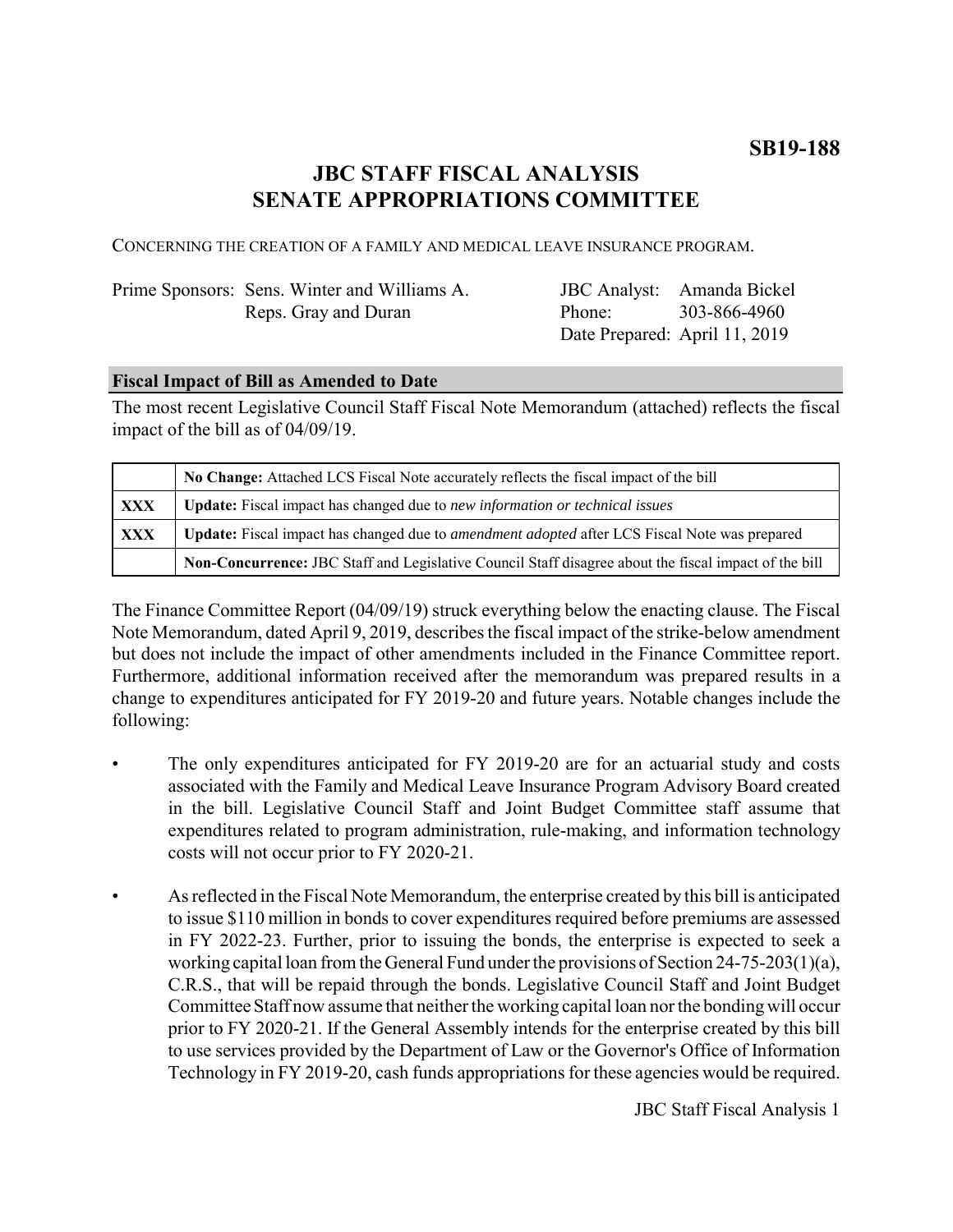The Finance Committee Report, including amendments to the strike-below amendment, specifies that employers shall pay forty (rather than fifty) percent of required premiums and requires that the State and small businesses pay the same share as other employers. As a result, Legislative Council Staff estimates that the employer share of premiums paid on behalf of state employees will be \$9,983,873 in FY 2022-23 for a half-year of premiums and \$21,046,043 in FY 2023-24 for a full year of premiums. Of this amount, staff estimates that 55.0 percent, or \$5,491,130 in FY 2022-23 and \$11,575,324 in FY 2023-24, will be from the General Fund.

The table below summarizes the current estimate of revenues and expenditures for the bill. Legislative Council Staff and Joint Budget Committee Staff concur on these estimates based on information now available. A Legislative Council Staff Revised Fiscal Note will be distributed prior to second reading in the Senate.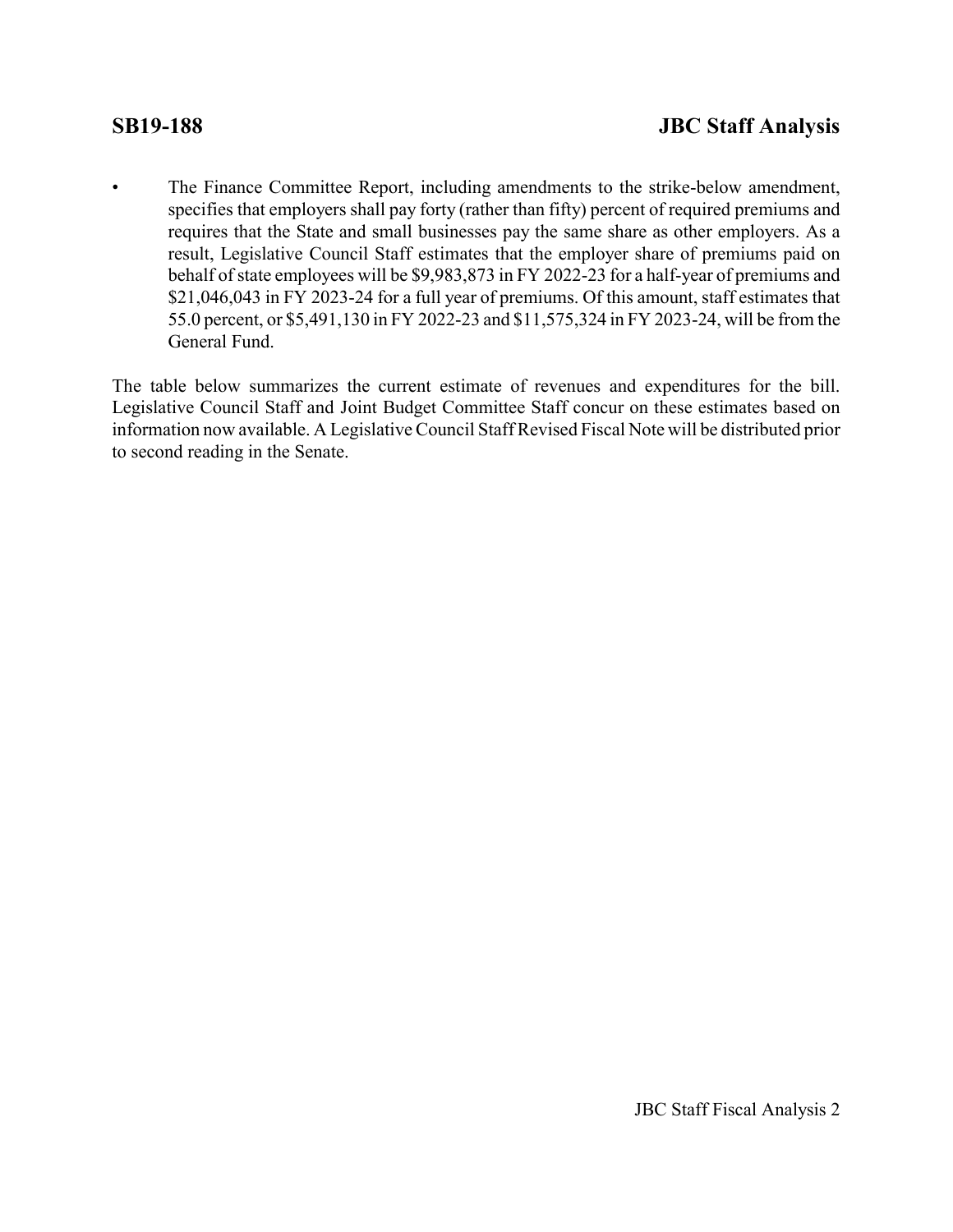# **SB19-188 JBC Staff Analysis**

|                     |                                    | FY 2019-20               | FY 2020-21               | FY 2021-22               | FY 2022-23<br>(half year of<br>premiums) | FY 2023-24<br>(half year of benefits) | FY 2024-25       |
|---------------------|------------------------------------|--------------------------|--------------------------|--------------------------|------------------------------------------|---------------------------------------|------------------|
| Revenue             | Cash Funds<br>\$110 million        |                          | \$531,705,230            | \$1,120,852,657          | \$1,177,335,736                          |                                       |                  |
|                     | <b>Total</b>                       |                          | in bond revenue          |                          | \$531,705,230                            | \$1,120,852,657                       | \$1,177,335,736  |
| <b>Expenditures</b> | General Fund                       | $\overline{\phantom{0}}$ |                          | $\overline{\phantom{a}}$ | $\overline{\phantom{0}}$                 |                                       | \$141,464        |
|                     | <b>FAMLI Fund - Administration</b> | \$55,552                 | \$42,952,186             | \$2,755,948              | \$6,386,214                              | \$15,864,243                          | \$15,864,243     |
|                     | <b>FAMLI</b> Fund - Benefits       |                          |                          | $\overline{\phantom{a}}$ | $\overline{\phantom{0}}$                 | \$417,397,609                         | \$947,115,099    |
| Various Funds*      |                                    | $\overline{\phantom{a}}$ | $\overline{\phantom{a}}$ | $\overline{\phantom{a}}$ | \$9,983,873                              | \$21,046,343                          | \$22,106,931     |
|                     | Centrally Appropriated             | ٠                        | \$367,487                | \$367,487                | \$873,258                                | \$2,900,357                           | \$2,900,357      |
|                     | <b>Total</b>                       | \$55,552                 | \$43,319,673             | \$3,123,435              | \$17,243,345                             | \$457,208,552                         | \$988,128,094    |
| <b>Total FTE</b>    |                                    | -                        | <b>17.3 FTE</b>          | <b>16.7 FTE</b>          | <b>61.1 FTE</b>                          | <b>205.1 FTE</b>                      | <b>207.6 FTE</b> |

#### **State Fiscal Impacts Under SB19-188 As Amended by the Senate Finance Committee**

*\*These expenditures represent the employer share of state employee FAMLI premiums and will come from the General Fund, cash funds, and federal funds but these fund splits have not been identified for this analysis. Of the total, 55.0 percent is estimated to be from the General Fund.*

JBC Staff Fiscal Analysis 3